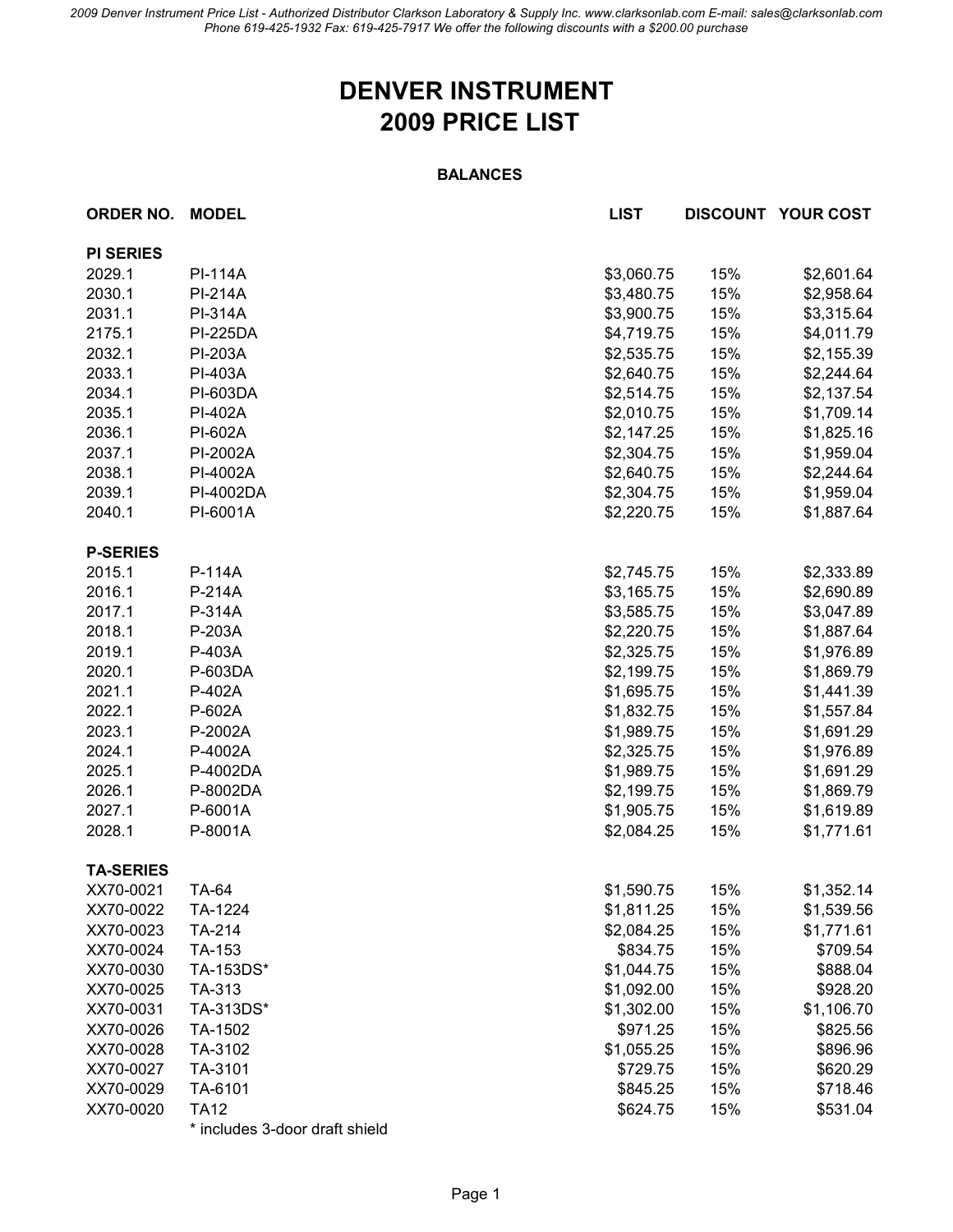*2009 Denver Instrument Price List - Authorized Distributor Clarkson Laboratory & Supply Inc. www.clarksonlab.com E-mail: sales@clarksonlab.com Phone 619-425-1932 Fax: 619-425-7917 We offer the following discounts with a \$200.00 purchase*

| <b>XP-SERIES</b>          |                                                |            |     |            |
|---------------------------|------------------------------------------------|------------|-----|------------|
| 8713.1                    | <b>XP-300A</b>                                 | \$577.50   | 15% | \$490.88   |
| 8714.1                    | <b>XP-600A</b>                                 | \$577.50   | 15% | \$490.88   |
| 8715.1                    | <b>XP-1500A</b>                                | \$577.50   | 15% | \$490.88   |
| 8716.1                    | XP-3000A                                       | \$577.50   | 15% | \$490.88   |
| 8713.1R                   | XP-300A with RS232                             | \$609.00   | 15% | \$517.65   |
| 8714.1R                   | XP-600A with RS232                             | \$609.00   | 15% | \$517.65   |
| 8715.1R                   | <b>XP-1500A with RS232</b>                     | \$609.00   | 15% | \$517.65   |
| 8716.1R                   | XP-3000A with RS232                            | \$609.00   | 15% | \$517.65   |
| <b>AXX-SERIES</b>         |                                                |            |     |            |
| XX70-0001                 | AXX-123                                        | \$456.75   | 15% | \$388.24   |
| XX70-0003                 | AXX-212                                        | \$330.75   | 15% | \$281.14   |
| XX70-0004                 | AXX-412                                        | \$435.75   | 15% | \$370.39   |
| XX70-0005                 | AXX-612                                        | \$530.25   | 15% | \$450.71   |
| XX70-0006                 | AXX-511                                        | \$252.00   | 15% | \$214.20   |
| XX70-0008                 | AXX-1501                                       | \$320.25   | 15% | \$272.21   |
| XX70-0009                 | AXX-3101                                       | \$341.25   | 15% | \$290.06   |
| XX70-0010                 | AXX-5101                                       | \$467.25   | 15% | \$397.16   |
| XX70-0011                 | AXX-4                                          | \$257.25   | 15% | \$218.66   |
| XX70-0012                 | $AXX-6$                                        | \$336.00   | 15% | \$285.60   |
| <b>MZ-SERIES</b>          |                                                |            |     |            |
| $MZ-11A$                  | $MZ-11A$                                       | \$362.25   | 15% | \$307.91   |
| $MZ-22A$                  | <b>MZ-22A</b>                                  | \$362.25   | 15% | \$307.91   |
| <b>MZ-55A</b>             | <b>MZ-55A</b>                                  | \$362.25   | 15% | \$307.91   |
| MZ-101A                   | MZ-101A                                        | \$467.25   | 15% | \$397.16   |
| MZ-205A                   | MZ-205A                                        | \$467.25   | 15% | \$397.16   |
| <b>MOISTURE ANALYZERS</b> |                                                |            |     |            |
| IR-35.1                   | <b>IR-35A</b>                                  | \$2,808.75 | 15% | \$2,387.44 |
| IR-60.1                   | <b>IR-60A</b>                                  | \$3,491.25 | 15% | \$2,967.56 |
| IR-120.1                  | <b>IR-120A</b>                                 | \$5,381.25 | 15% | \$4,574.06 |
|                           | <b>ACCESSORIES</b>                             |            |     |            |
|                           | <b>DRAFT SHIELDS, BALANCES</b>                 |            |     |            |
| 602643.1                  | Pinnacle Series: mg Models                     | \$294.00   | 10% | \$264.60   |
|                           | <b>DRAFT RINGS, BALANCES</b>                   |            |     |            |
| 902191.1                  | Pinnacle & APX Series: Round Pan Models        | \$66.94    | 10% | \$60.25    |
| 69V00003                  | <b>AXX Series: Round Pan Models</b>            | \$47.25    | 10% | \$42.53    |
|                           | <b>IN-USE COVERS, BALANCES</b>                 |            |     |            |
| 602619.1                  | Pinnacle Series: Analytical & Round Pan Models | \$47.25    | 10% | \$42.53    |
| 602620.1                  | Pinnacle Series: Square pan Models             | \$47.25    | 10% | \$42.53    |
| 602541.1                  | <b>APX Series: Analytical Models</b>           | \$47.25    | 10% | \$42.53    |
| 602542.1                  | <b>APX Series: Round Pan Models</b>            | \$47.25    | 10% | \$42.53    |
| 602573.1                  | APX Series: Square Pan Models                  | \$47.25    | 10% | \$42.53    |
| 6960BL03                  | TA Series: Round Pan (0.001g) Models           | \$47.25    | 10% | \$42.53    |
| 6960BL02                  | TA Series: Square Pan Models                   | \$47.25    | 10% | \$42.53    |